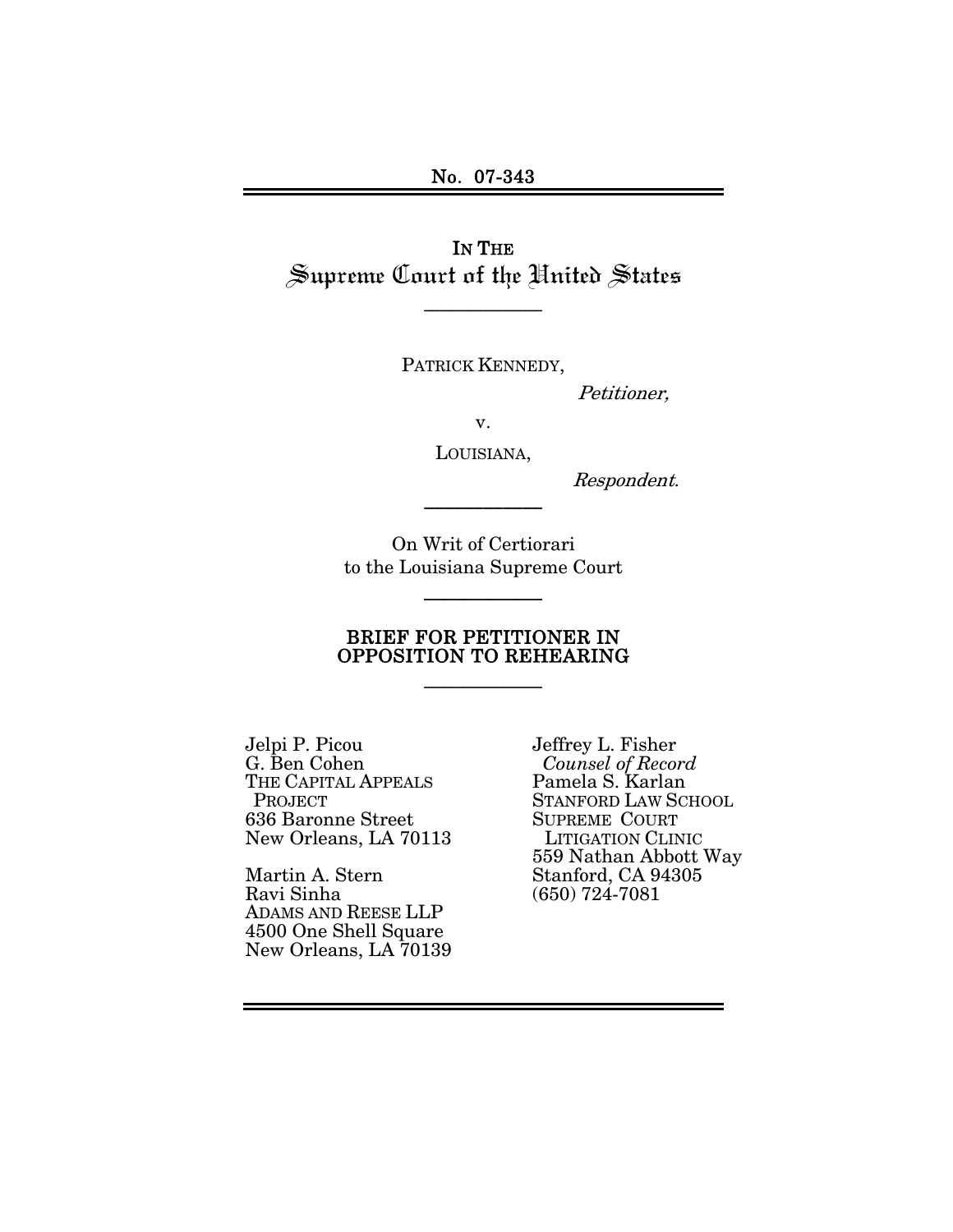## TABLE OF CONTENTS

| BRIEF FOR PETITIONER IN OPPOSITION                                                                                               |
|----------------------------------------------------------------------------------------------------------------------------------|
| RELEVANT STATUTORY PROVISIONS 1                                                                                                  |
|                                                                                                                                  |
| REASONS FOR DENYING REHEARING 4                                                                                                  |
|                                                                                                                                  |
| APPENDIX A, Military Law Prior to October 1,<br>2007 (the effective date of the National<br>Defense Authorization Act for Fiscal |
| <b>APPENDIX B, Relevant Provisions of the</b><br>National Defense Authorization Act                                              |
| APPENDIX C, Current Military Law  4a                                                                                             |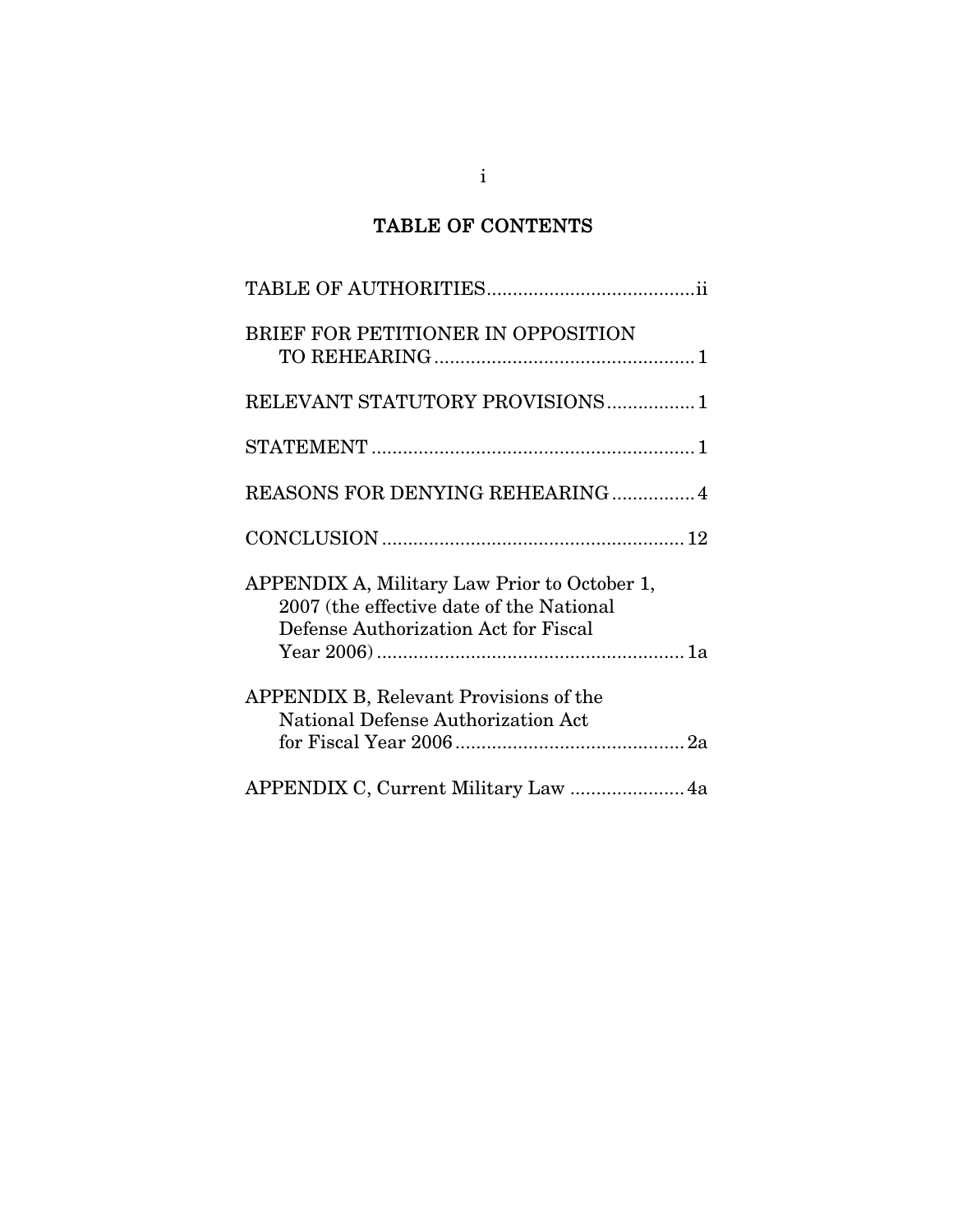# TABLE OF AUTHORITIES

## Cases

| Atkins v. Virginia, 536 U.S. 304 (2002) 11        |
|---------------------------------------------------|
|                                                   |
| Enmund v. Florida, 458 U.S. 782 (1982) 4, 5, 11   |
| Kennedy v. Louisiana, 128 S. Ct.                  |
|                                                   |
|                                                   |
| Loving v. United States, 517 U.S. 748 (1996)5     |
|                                                   |
|                                                   |
| <i>Roper v. Simmons</i> , 543 U.S. 551 (2005)  11 |
|                                                   |
|                                                   |
| United States v. Berg, 2006 CCA                   |
|                                                   |
| United States v. Bilczo, 2002 CCA                 |
|                                                   |
|                                                   |
| United States v. Cooper, 2006 CCA                 |
|                                                   |
| United States v. Davis, 60 M.J. 469 (2005) 8      |
| United States v. Diaz, 61 M.J. 594 (2005) 8       |
| United States v. Farley, 60 M.J. 492 (2005)  8    |
| United States v. Goode, 54 M.J. 836 (2001) 8      |
| United States v. Hurn, 55 M.J. 446 (2001)  8      |
| United States v. Knighten, 2000 CCA               |
| LEXIS 7 (2000)                                    |
| United States v. Kogan, 2006 CCA                  |
|                                                   |
| United States v. LaTorre, 2005 CCA                |
| LEXIS 343 (2005)                                  |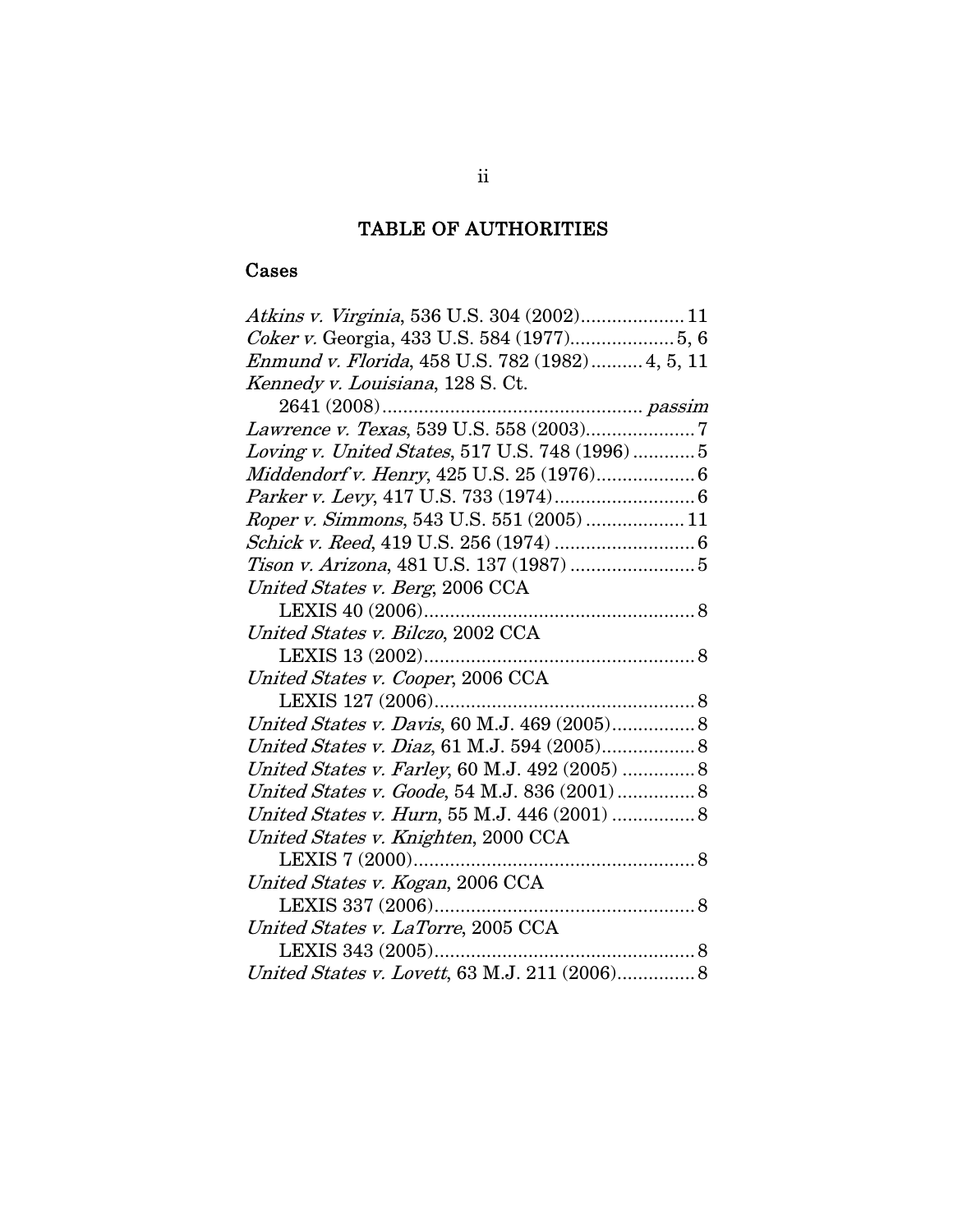| United States v. Marcum, 60 M.J. 198            |  |
|-------------------------------------------------|--|
|                                                 |  |
| United States v. McMaster, 2003 CCA             |  |
|                                                 |  |
| United States v. Moore, 2001 CCA                |  |
|                                                 |  |
| United States v. Mullins, 2006 CCA              |  |
|                                                 |  |
| United States v. Norris, 55 M.J. 209 (2001) 8   |  |
| United States v. Ortiz, 66 M.J. 334 (2008) 8    |  |
| United States v. Pace, 2006 CCA                 |  |
|                                                 |  |
| United States v. Pauly, 2008 CCA                |  |
|                                                 |  |
| United States v. Paxton, 64 M.J. 484 (2007) 8   |  |
| United States v. Rios, 1999 CCA                 |  |
|                                                 |  |
| United States v. Rodriguez-Lopez, 2001 CCA      |  |
|                                                 |  |
| United States v. Russell, 66 M.J. 597 (2008) 8  |  |
| United States v. Schroder, 65 M.J. 49 (2007)  8 |  |
| United States v. Stebbins, 61 M.J. 366 (2005) 8 |  |
| United States v. Tanner, 63 M.J. 445 (2006)  8  |  |
| United States v. Williams, 2005 CCA             |  |
|                                                 |  |
|                                                 |  |

#### Constitutional Provisions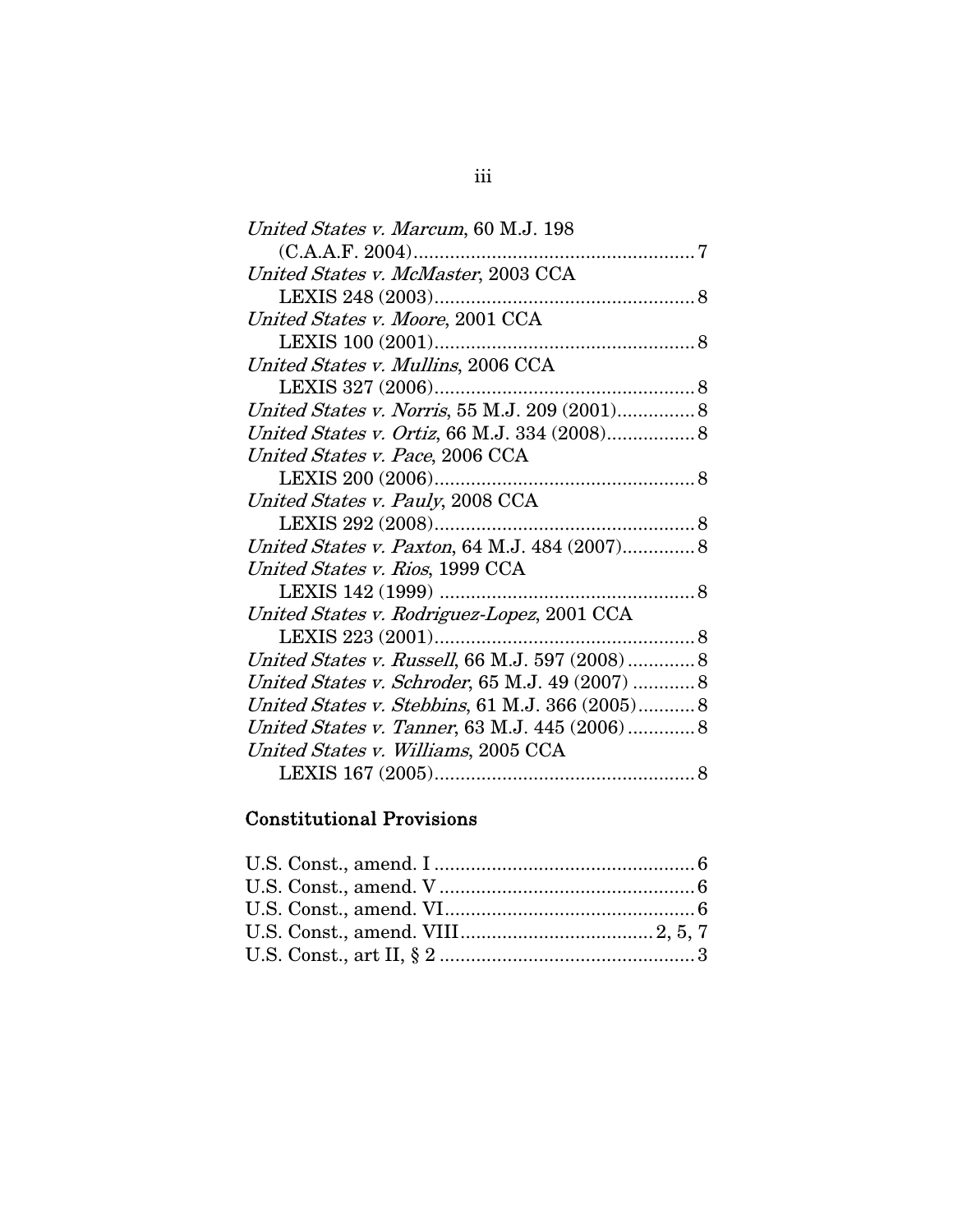# **Articles and Statutory Provisions**

| 1920 Articles of War, Art. 92, 41 Stat. 759 3 |
|-----------------------------------------------|
| Army Articles of War, ch. 75,                 |
|                                               |
| Federal Death Penalty Act of 1994,            |
|                                               |
| National Defense Authorization Act for        |
| Fiscal Year 2006 (NDAA), Pub. L. No.          |
|                                               |
|                                               |
|                                               |
|                                               |
|                                               |
|                                               |
|                                               |
|                                               |
|                                               |
|                                               |
|                                               |
|                                               |
|                                               |
|                                               |
|                                               |
|                                               |
|                                               |
|                                               |
|                                               |
|                                               |

## **Federal Rules**

| Exec. Order No. 13,447, § 3(d), |  |
|---------------------------------|--|
|                                 |  |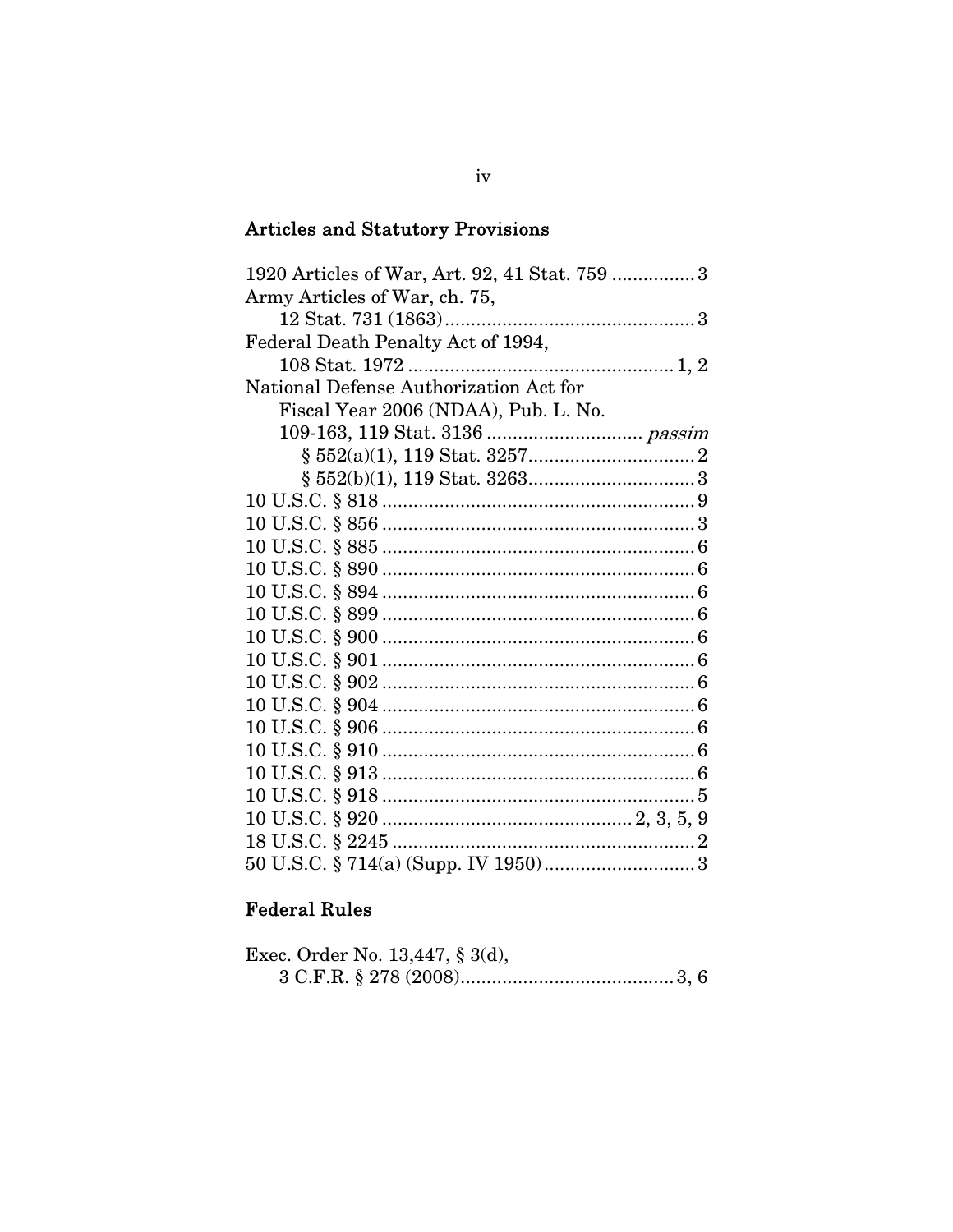| Manual for Courts-Martial (2008) |  |
|----------------------------------|--|
|                                  |  |
| Manual for Courts-Martial (1984) |  |
|                                  |  |
|                                  |  |

## Other Authorities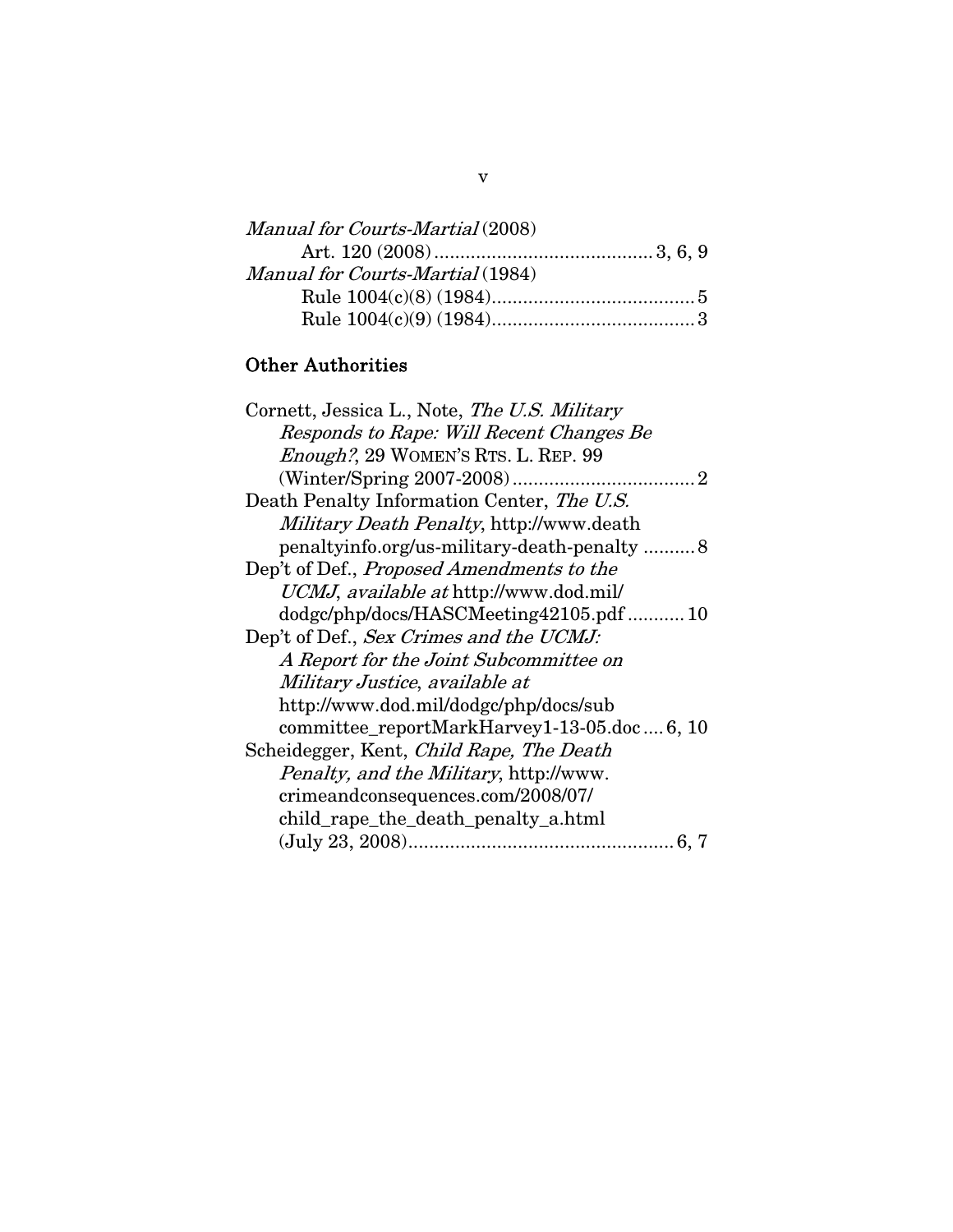### BRIEF FOR PETITIONER IN OPPOSITION TO REHEARING

 Pursuant to this Court's order of September 8, 2008, petitioner respectfully submits this brief in opposition to rehearing and respecting the merits of the State's argument in its petition for rehearing.

#### RELEVANT STATUTORY PROVISIONS

 The pertinent provisions of the National Defense Authorization Act for Fiscal Year 2006 (NDAA), Pub. L. No. 109-163, 119 Stat. 3136, as well the military law governing punishment for rape both before and after that enactment, are reproduced in the appendix to this brief.

#### STATEMENT

1. On June 25, 2008, this Court held that the Eighth Amendment prohibits imposing the death penalty for the crime of child rape. Kennedy v. Louisiana, 128 S. Ct. 2641 (2008). That decision was based on the national consensus against such punishment and this Court's own independent judgment that the Constitution reserves the use of the death penalty, "at this stage of evolving standards and in cases of crimes against individuals, for crimes that take the life of the victim." Id. at 2665. In the course of its assessment of consensus, this Court noted – correctly – that:

Congress in the Federal Death Penalty Act of 1994 expanded the number of federal crimes for which the death penalty is a permissible sentence, including certain nonhomicide offenses; but it did not do the same for child rape or abuse. See 108 Stat. 1972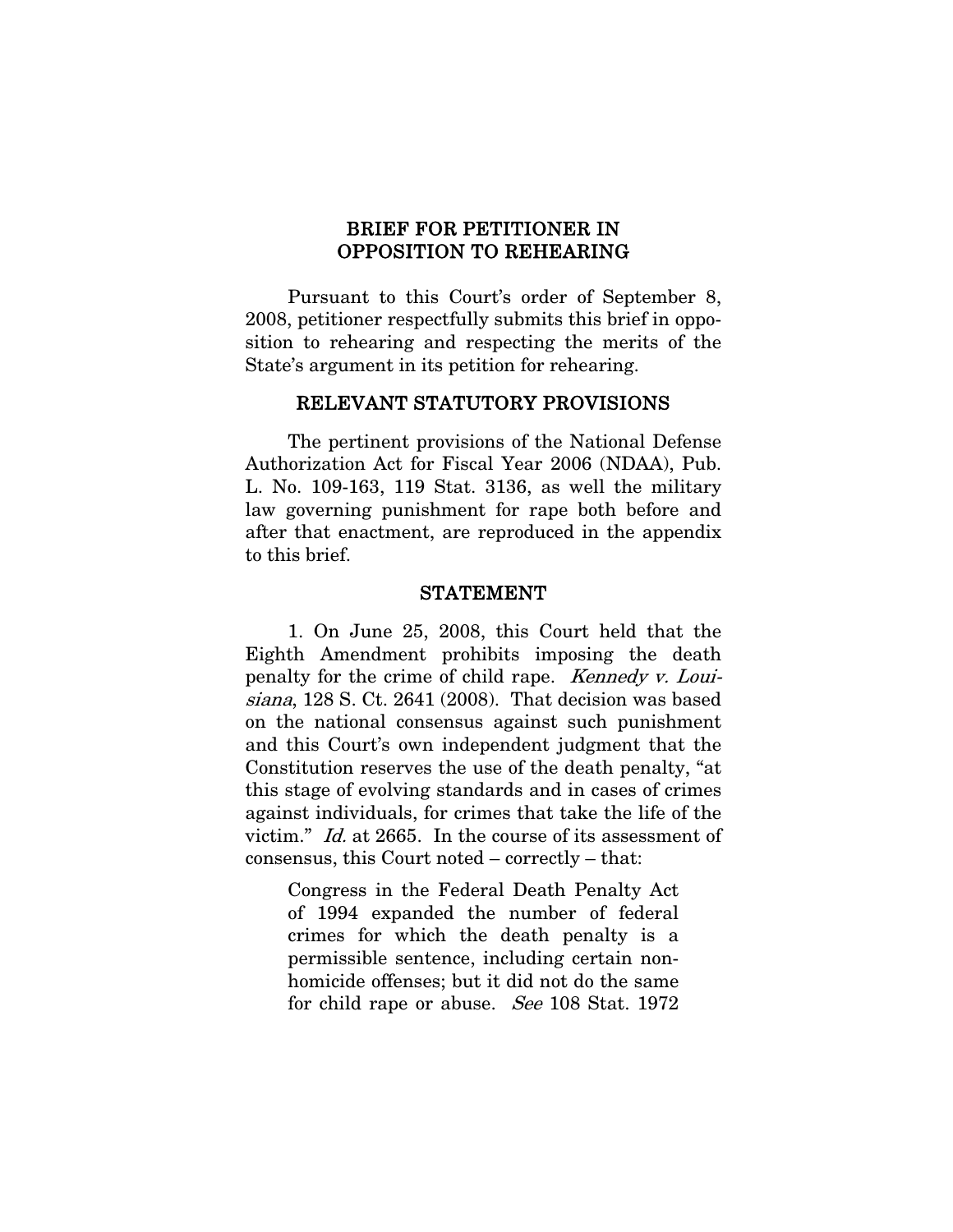(codified as amended in scattered sections of 18 U.S.C.). Under 18 U.S.C. § 2245, an offender is death eligible only when the sexual abuse or exploitation results in the victim's death.

128 S. Ct. at 2652. This Court also noted – again correctly – that "in 45 jurisdictions" (one of which is the "Federal Government"), "petitioner could not be executed for child rape of any kind." *Id.* at 2653.

 2. Petitioner is not a member of the military or otherwise subject to military jurisdiction. Nevertheless, following this Court's decision, the State petitioned for rehearing on the ground that military law is relevant to an Eighth Amendment assessment of consensus and that in 2006 Congress had "change[d the] law" to make child rape subject to the death penalty. Pet. for Rhg. 2; see also id. at 7-8.

 3. The National Defense Authorization Act for Fiscal Year 2006 (NDAA), Pub. L. No. 109-163, 119 Stat. 3136, recodified and amended various components of military rape law. See generally Jessica L. Cornett, Note, The U.S. Military Responds to Rape: Will Recent Changes Be Enough?, 29 WOMEN'S RTS. L. REP. 99 (Winter/Spring 2007-2008). One of the amendments clarified that when the victim is under twelve years of age, coercion need not be shown to establish a lack of consent. NDAA  $\S$  552(a)(1), 119 Stat. 3136, 3257 (codified at 10 U.S.C. § 920(b)); compare 10 U.S.C. § 920(a) (proof of coercion required when victim is an adult).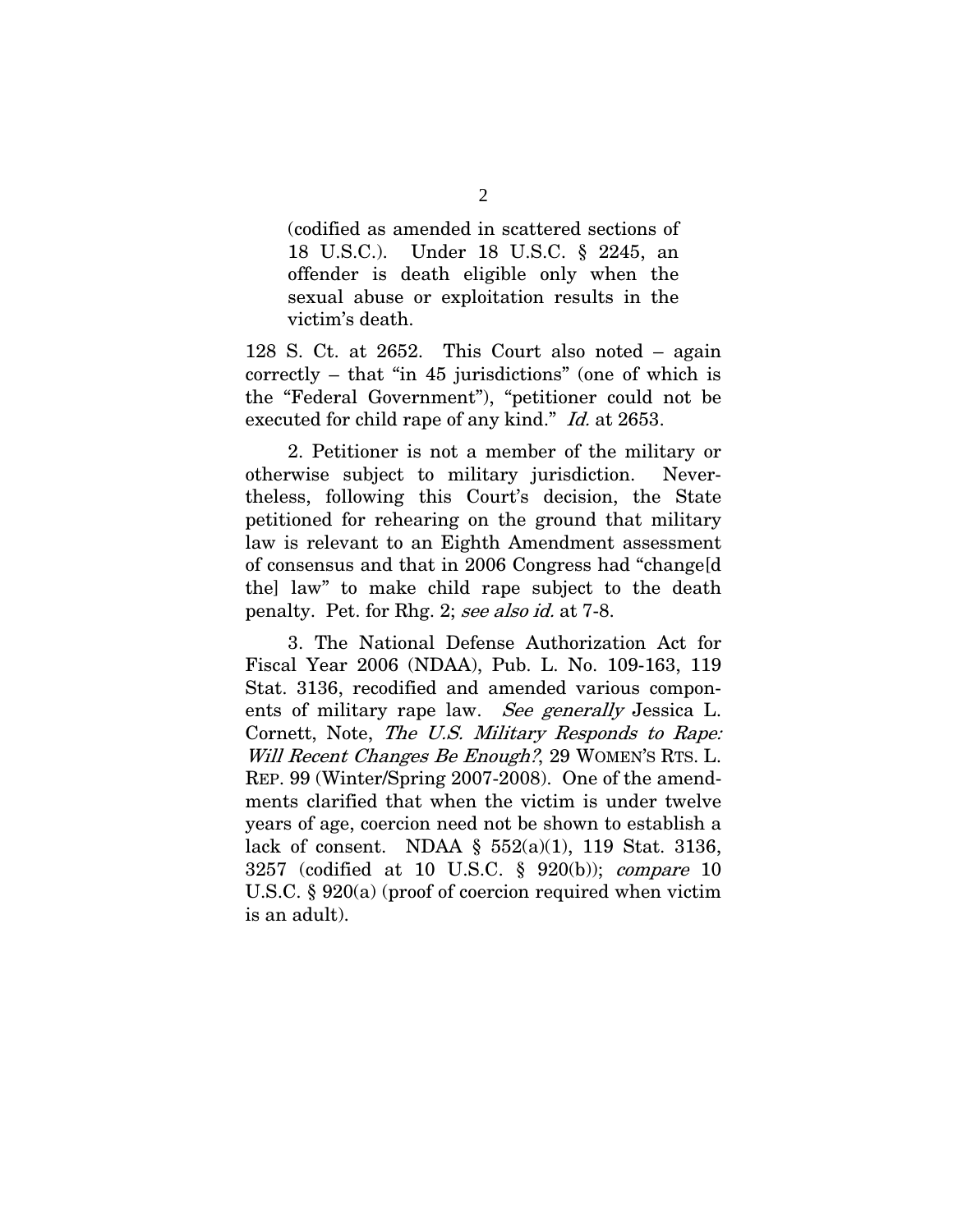Nothing in the NDAA changed military law to authorize a new penalty for rape. For generations preceding the NDAA, military law provided that the punishment for rape – of anyone, adult or child – was "death or such other punishment as a court-martial may direct." 10 U.S.C. § 920 (adopted 1956 and effective through 2006); see also Manual for Courts-Martial, Rule 1004(c)(9) (1984) (listing several aggravating circum-stances, including the victim being a child); 50 U.S.C. § 714(a) (Supp. IV 1950) (effective from 1951 through 1956); 1920 Articles of War, Art. 92, 41 Stat. 759, 805 (1920); Army Articles of War, ch. 75, 12 Stat. 731, 736 (1863). The NDAA removed Section 920's reference to "death," leaving it to the President, acting in his role as Commander in Chief, U.S. CONST. art II, § 2, to set the prescribed range of punishment for military rape.<sup>[1](#page-8-0)</sup> In 2007, the President directed that the Manual for Courts-Martial continue, as before, to provide that the maximum possible punishment for adult or child rape is death. See Exec. Order No. 13,447, § 3(d), 3 C.F.R. 278 (2008); Manual for Courts-Martial, Art. 120(f)(1) (2008).

The military, to our knowledge, has not sought to impose the death penalty for rape in over forty years.

<span id="page-8-0"></span><sup>&</sup>lt;sup>1</sup> The State asserts without qualification that Congress in the NDAA "explicitly subjected child rape to the death penalty." Pet. for Rhg. 2. In truth, the NDAA amended 10 U.S.C. § 920 to provide simply that rape (whether of an adult or child) "shall be punished as a court-martial may direct." 10 U.S.C. § 920 (a) & (b); see also id. § 856 (granting President authority to set maximum punishments for courts-martial). The NDAA further provided as an "interim" measure that military rape remained a capital crime until the President established the permissible range of punishment for the offense. See NDAA  $\S$  552(b)(1), 119 Stat. 3136, 3263.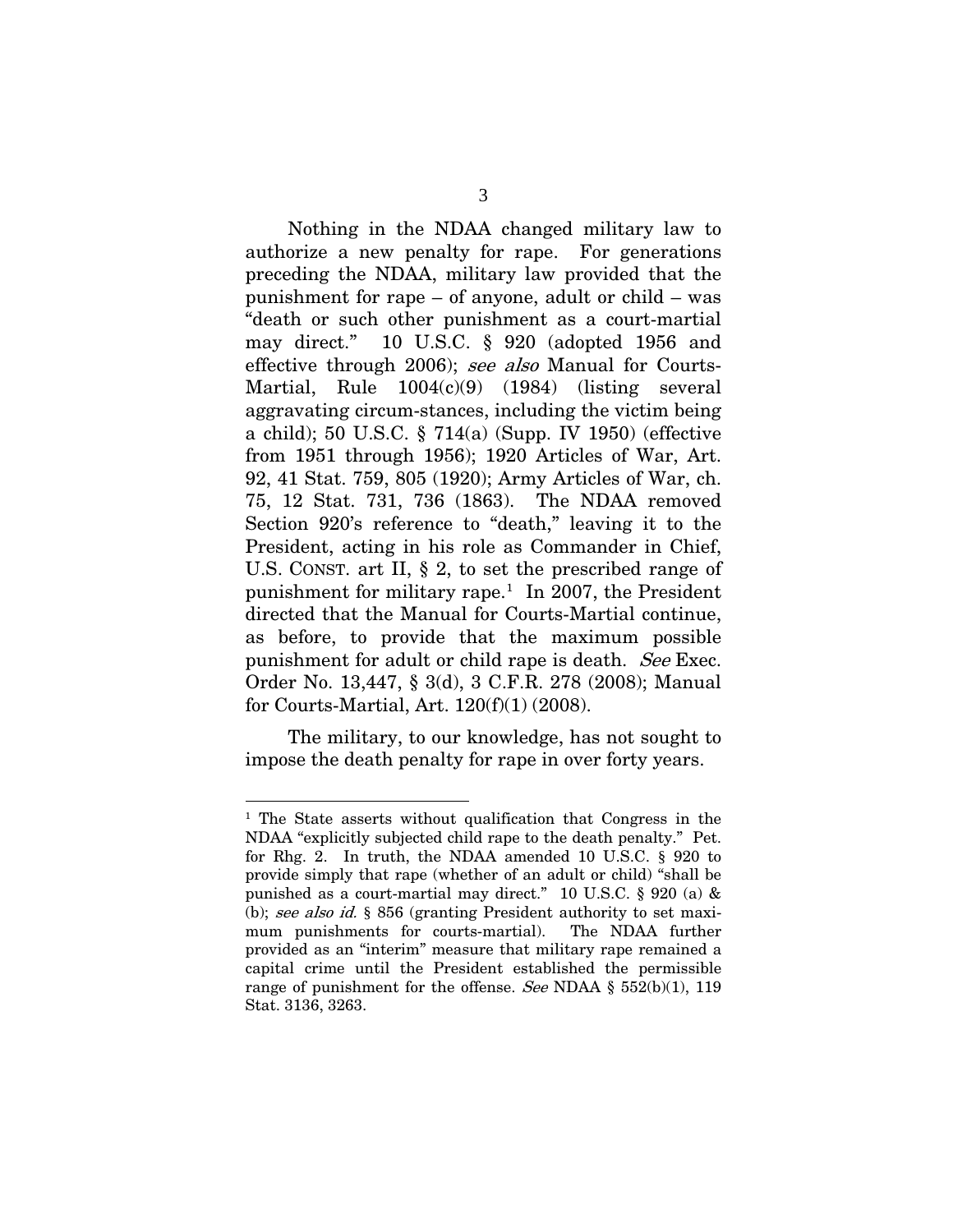#### REASONS FOR DENYING REHEARING

 Had the State or some other party timely informed this Court about the treatment of rape under military law, it might have warranted a footnote in this Court's opinion. Military law certainly does not warrant revisiting this Court's decision now. This is so for three reasons. First, this Court has never looked to military law to provide guidance in conducting Eighth Amendment analyses of state capital punishment laws, for military laws raise distinctive issues not present in the civilian context. Second, if military law were relevant to such analyses, the military's longstanding (and long dormant) capital rape provisions would not evince public support for executing offenders such as petitioner. Finally, in any event, adding the military to this Court's tally of jurisdictions with statutes allowing the death penalty for child rape would not undermine this Court's overall conclusion that Louisiana's capital child rape statute is unconstitutional.

 1. The only relevant question regarding federal law in a case in which a person challenges a state death sentence as disproportionate punishment is whether federal law renders such an individual deatheligible. See Enmund v. Florida, 458 U.S. 782, 791-93 & n.15 (1982) (assessing whether other jurisdictions would render the particular defendant "in this case" death-eligible). As this Court's opinion in Kennedy correctly indicated, federal law does not render a civilian like Patrick Kennedy death-eligible for his crime. 128 S. Ct. at 2652-53.

 The State now seeks to temper the impact of that reality by asserting that military law subjects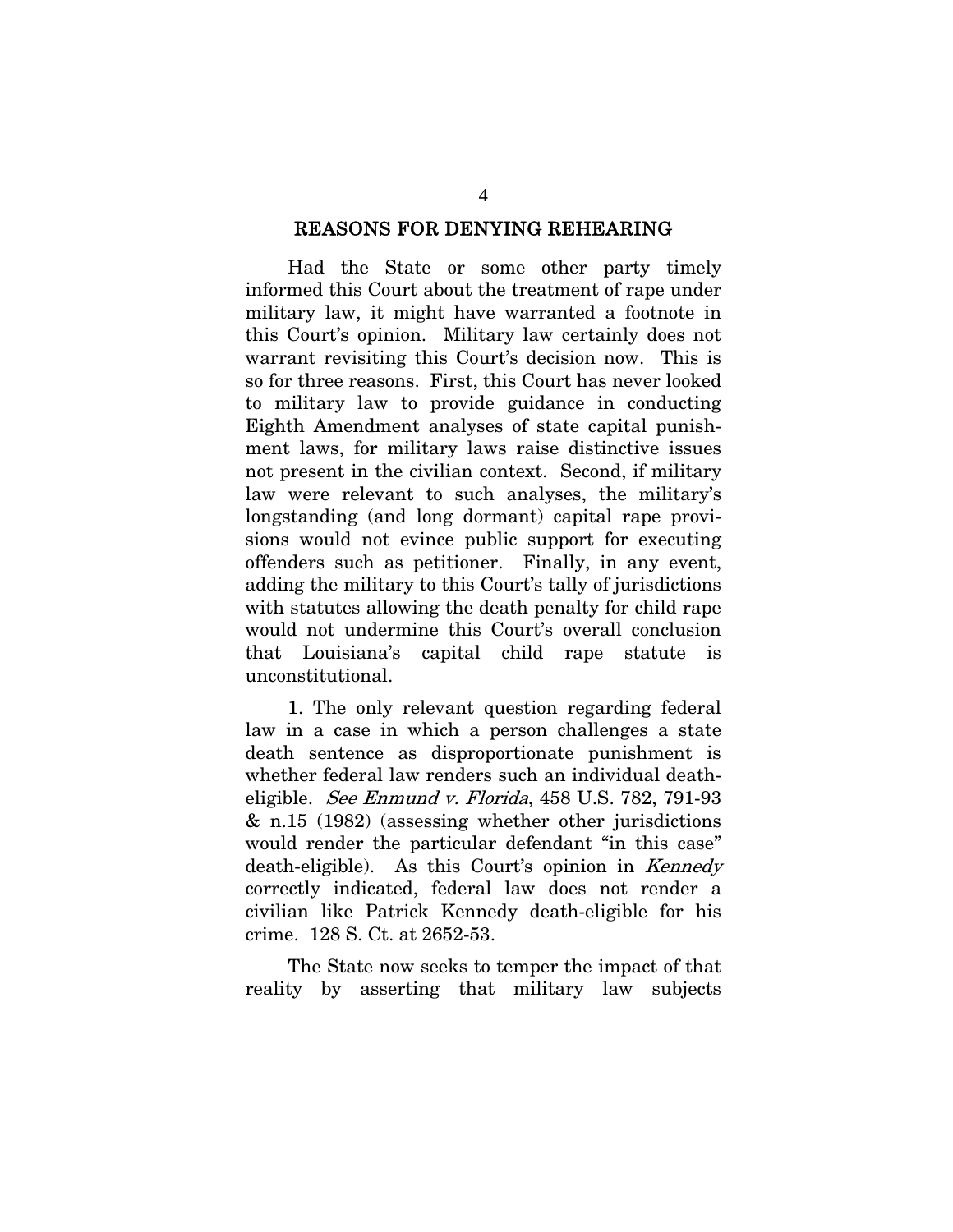members of the armed forces to the death penalty for the crime of child rape. Military law, however, is immaterial to this Court's assessment of whether a national consensus exists against a state's imposing the death penalty for a certain crime. The treatment of adult rape in Coker v. Georgia, 433 U.S. 584 (1977), illustrates the point. In Coker, this Court held that the Eighth Amendment prohibits imposing the death penalty for the rape of an adult. No party argued that the then-existing military law allowing capital punishment for rape (10 U.S.C.  $\S$  920(a) (1976)) was relevant to that analysis, and this Court did not reference that law in its opinion. Nor has this Court referenced military law in any of its other modern Eighth Amendment decisions concerning the permissible reach of the death penalty. *See, e.g., Enmund*, 458 U.S. 782 (holding that Eighth Amendment precludes capital punishment for felony murder when defendant did not kill or display reckless indifference to human life and not referencing military law, 10 U.S.C. § 918 (1980), that then allowed such punishment for such conduct); Tison v. Arizona, 481 U.S. 137 (1987) (allowing capital punishment for felony murder when defendant displays reckless indifference to human life and not referencing military law, 10 U.S.C. § 918 (1984) & Manual for Courts-Martial, Rule 1004(c)(8) (1984), that then precluded such punishment unless defendant was "actual perpetrator of the killing").

 Instead of dealing with military law in the context of state prosecutions, this Court in military cases has reserved the question whether its Eighth Amendment holdings respecting the imposition of the death penalty apply with equal force to the military. See Loving v. United States, 517 U.S. 748, 755 (1996);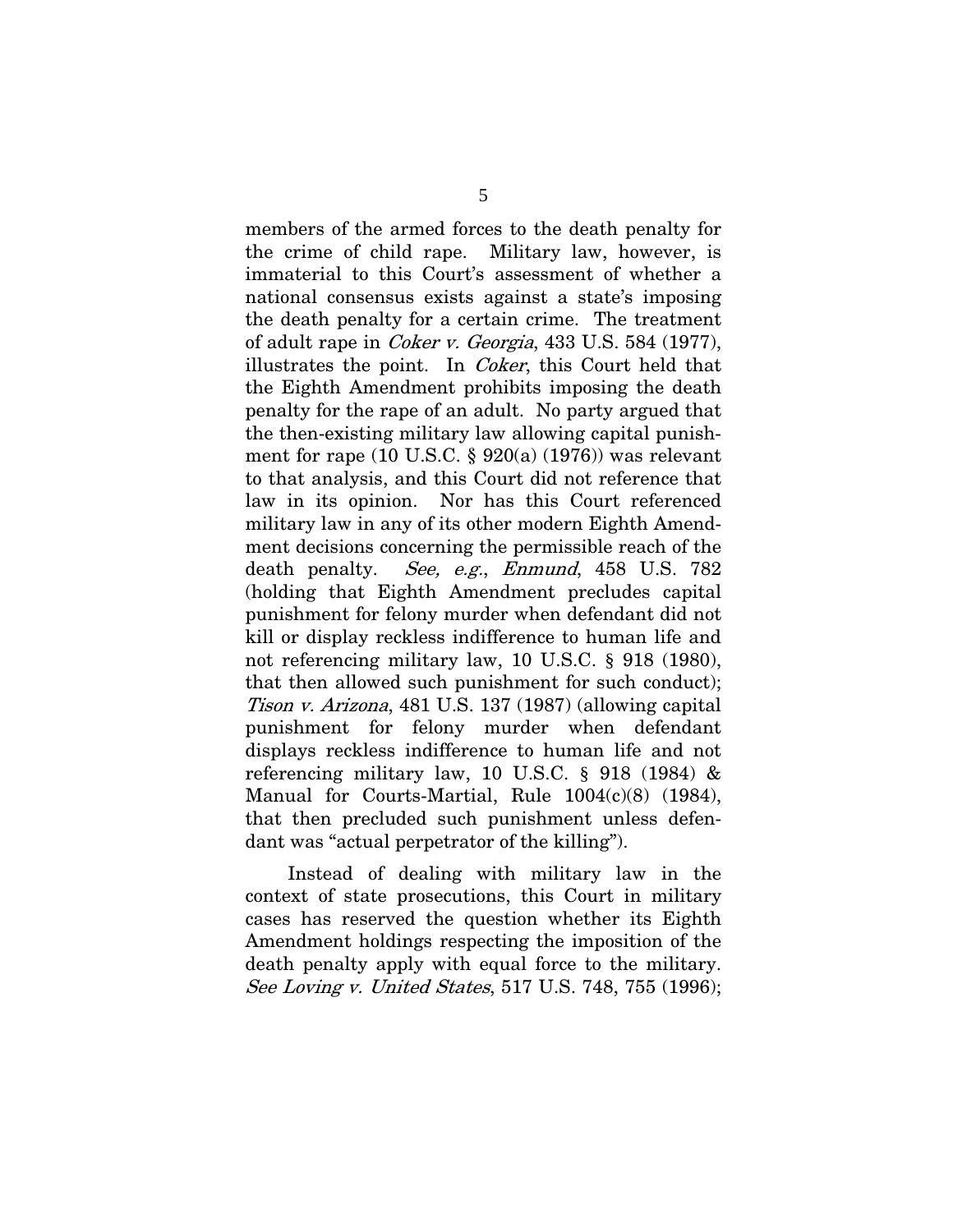Schick v. Reed, 419 U.S. 256, 260 (1974). These reservations comport with this Court's approach to other constitutional rights in the context of military controversies, where this Court has held that "[t]he differences between military and civilian communities" sometimes warrant "different application of those protections" in the Bill of Rights. Parker v. Levy, 417 U.S. 733, 743-44, 758 (1974) (First Amendment); see also Middendorf v. Henry, 425 U.S. 25, 43-48 (1976) (Fifth and Sixth Amendments).

 The federal government has continued after Coker to authorize the death penalty for adult rape, see 3 C.F.R. 278 (2008); Manual for Courts-Martial, Art.  $120(f)(1)$  (2008) – as well as for child rape and nearly a dozen other nonhomicide offenses<sup>[2](#page-11-0)</sup> – indicating that military policymakers believe that the "unique military requirements" that animate military law may warrant stiffer penalties for such crimes. Dep't of Defense, Sex Crimes and the UCMJ: A Report for the Joint Subcommittee on Military Justice ("DOD Report"), at 1, available at http://www.dod.mil/dodgc/p hp/docs/subcommittee\_reportMarkHarvey1-13-05.doc; see also Kent Scheidegger, Child Rape, The Death Penalty, and the Military, http://www.crimeand consequences.com/2008/07/child\_rape\_the\_death\_pena

<span id="page-11-0"></span> $2$  See 10 U.S.C. § 885 (desertion in a time of war); id. § 890 (assaulting or willfully disobeying a superior commissioned officer in time of war); id. § 894 (mutiny, sedition, attempted mutiny, or failure to suppress or report a military mutiny or sedition); *id.*  $\S$ 899 (misbehavior before the enemy); id. § 900 (subordinate compelling surrender); id. § 901 (improper use of countersign in a time of war); id.  $\S 902$  (forcing a safeguard); id.  $\S 904$  (aiding the enemy); 906 (spying in a time of war); *id.* § 910 (improper hazarding of a vessel); id.  $\S$  913 (misbehavior of a sentinel in time of war).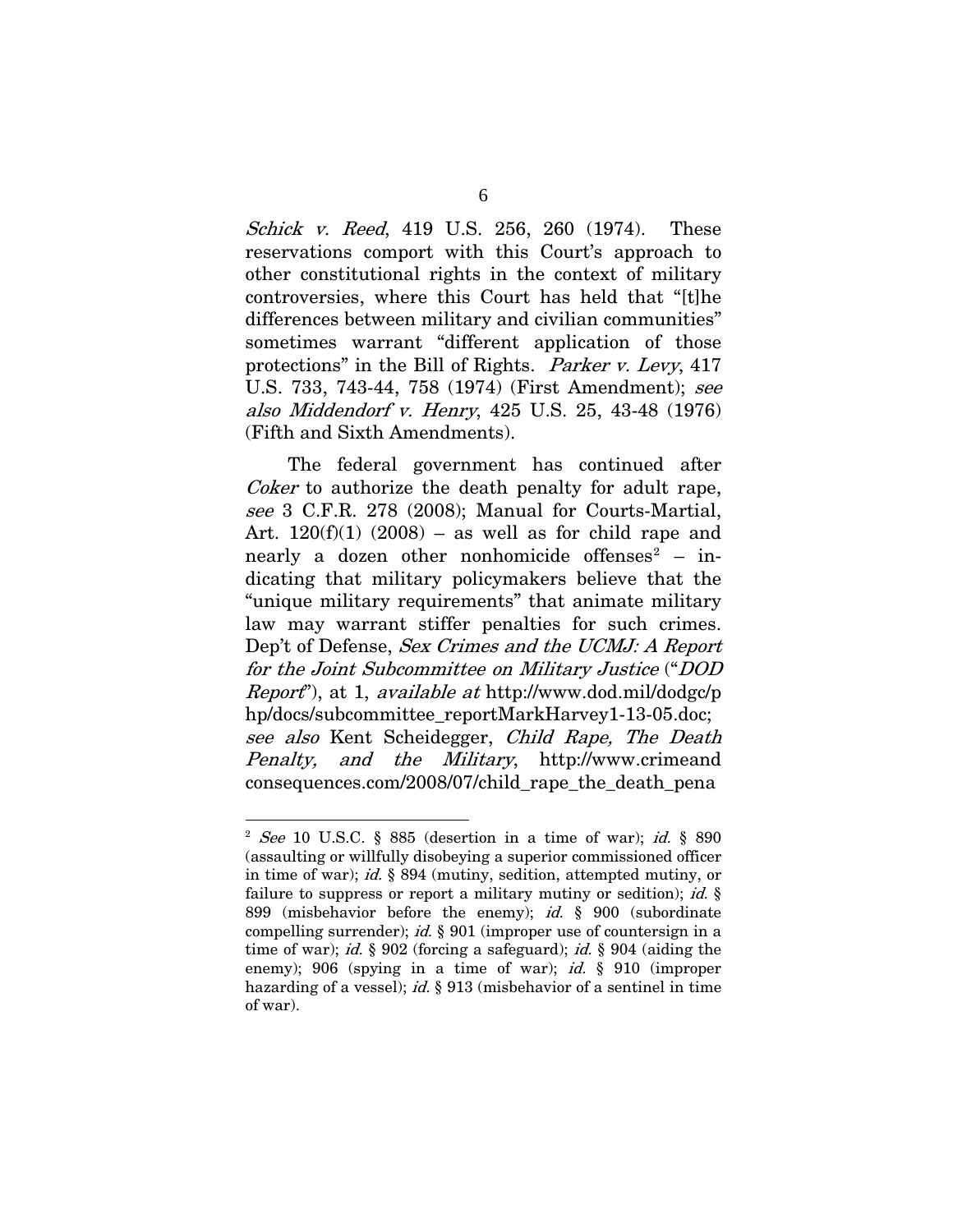lty\_a.html (July 23, 2008) (opining that "[t]he crime of rape by soldiers is one that particularly inflames the local citizenry against the military, and the damage may go far beyond the individual victim to an impairment of the mission").[3](#page-12-0) The decision in Kennedy does not foreclose that position. If and when the United States brings a future prosecution under military law seeking and obtaining the death penalty for child rape or any other nonhomicide offense, this Court will have ample opportunity to consider whether the crime is one against an individual or "against the State," Kennedy, 128 S. Ct. at 2659, and whether special military requirements entitle the military to more leeway than states under the Eighth Amendment.

 The important point for present purposes, however, is that this Court in Kennedy asked the right question – namely, whether petitioner is subject to the death penalty under federal law – and gave the right answer: he is not. Nothing more was, or is, required.

 2. Even if military law were relevant to determining whether a national consensus exists with respect to punishing child rape, nothing about that law would cast any doubt on this Court's finding in Kennedy that a national consensus opposes executing offenders such as petitioner. The military last executed someone for rape in 1961, and it apparently has not even sought – let alone obtained – such a sentence

<span id="page-12-0"></span><sup>&</sup>lt;sup>3</sup> The federal government takes a similar position with respect to homosexual sodomy between consenting adults, contending that "Lawrence [v. Texas, 539 U.S. 558 (2003)] is not applicable in the military environment due to the distinct and separate character of military life from civilian life." United States v. Marcum, 60 M.J. 198, 202 (C.A.A.F. 2004).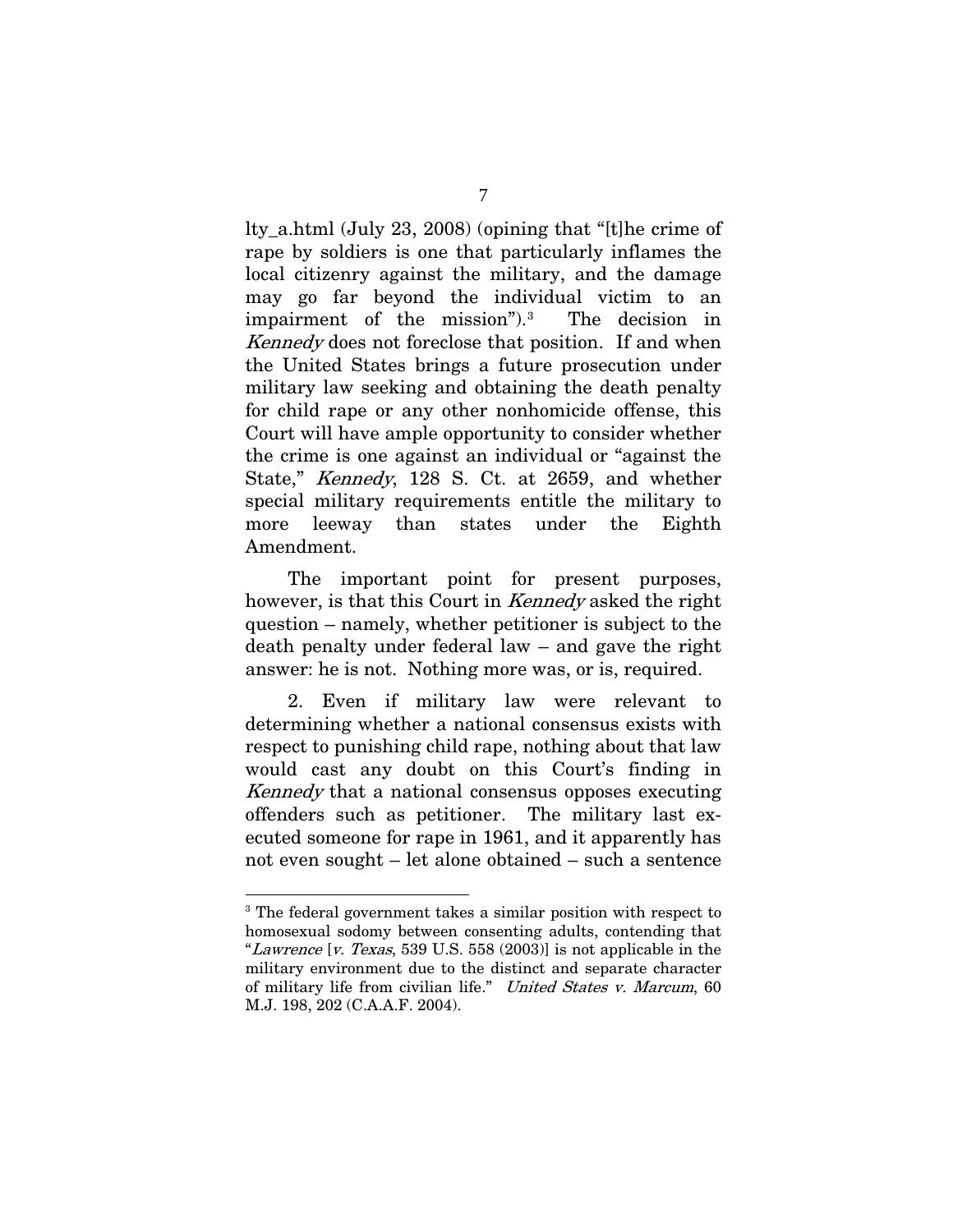since. See Death Penalty Information Center, The U.S. Military Death Penalty, http:// www.deathpenalty info.org/us-military-death-penalty.[4](#page-13-0) There are currently nine people on the military's death row; all nine committed premeditated murder or felony murder. Id.

<span id="page-13-0"></span><sup>&</sup>lt;sup>4</sup> Indeed, it appears quite rare for military courts even to impose a sentence of life imprisonment for child rape. The sentences imposed in all reported military cases of child rape over the past decade are as follows: United States v. Pauly, 2008 CCA LEXIS 292 (2008) (17 years); United States v. Russell, 66 M.J. 597 (2008) (10 years); United States v. Ortiz, 66 M.J. 334 (2008) (25 years); United States v. Schroder, 65 M.J. 49 (2007) (10 years); United States v. Paxton, 64 M.J. 484 (2007) (26 years); United States v. Kogan, 2006 CCA LEXIS 337 (2006) (30 years); United States v. Mullins, 2006 CCA LEXIS 327 (2006) (10 years); United States v. Pace, 2006 CCA LEXIS 200 (2006) (14 years); United States v. Cooper, 2006 CCA LEXIS 127 (2006) (29 years); United States v. Berg, 2006 CCA LEXIS 40 (2006) (26 years); United States v. Tanner, 63 M.J. 445 (2006) (18 years); United States v. Lovett, 63 M.J. 211 (2006) (14 years); United States v. LaTorre, 2005 CCA LEXIS 343 (2005) (40 years); United States v. Williams, 2005 CCA LEXIS 167 (2005) (40 years); United States v. Diaz, 61 M.J. 594 (2005) (9 years); United States v. Davis, 60 M.J. 469 (2005) (life in prison); United States v. Stebbins, 61 M.J. 366 (2005) (30 years); United States v. Farley, 60 M.J. 492 (2005) (23 years); United States v. McMaster, 2003 CCA LEXIS 248 (2003) (20 years); United States v. Bilczo, 2002 CCA LEXIS 13 (2002) (16 years); United States v. Rodriguez-Lopez, 2001 CCA LEXIS 223 (2001) (40 years); United States v. Moore, 2001 CCA LEXIS 100 (2001) (5 years); United States v. Goode, 54 M.J. 836 (2001) (10 years); United States v. Hurn, 55 M.J. 446 (2001) (life in prison); United States v. Norris, 55 M.J. 209 (2001) (5 years); United States v. Knighten, 2000 CCA LEXIS 7 (2000) (20 years); United States v. Rios, 1999 CCA LEXIS 142 (1999) (30 years). Some of these offenses involved facts even more egregious than those here. See, e.g., Mullins, 2006 CCA LEXIS 327 (rape and sodomy of seven- and nine-year-old daughters); McMaster, 2003 CCA LEXIS 248 (repeated and violent rape and sodomy of sixyear-old stepdaughter); Rios, 1999 CCA LEXIS 142 (same).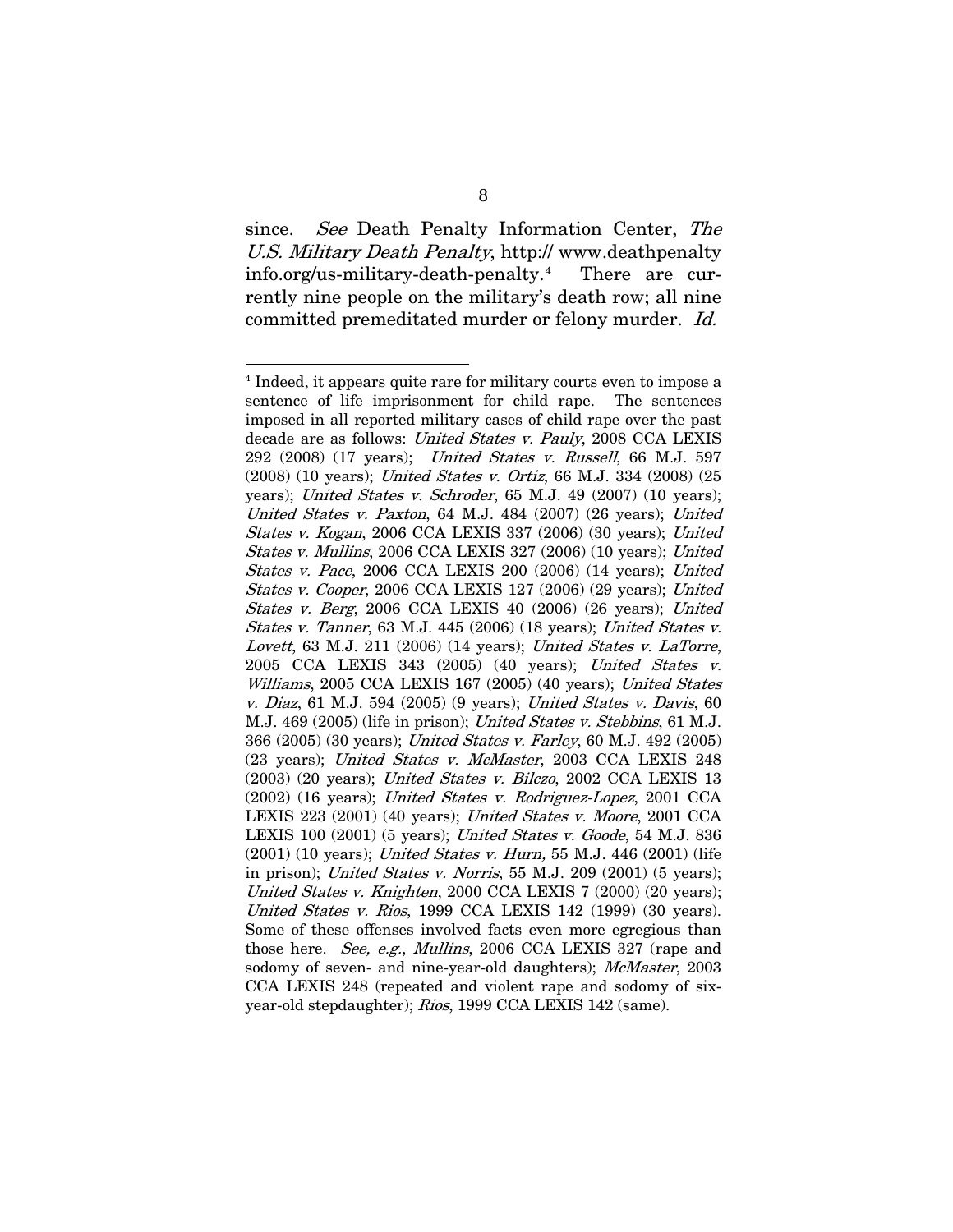Contrary to the State's claim (Pet. for Rhg. 2), the 2006 NDAA did not "change [the] law" to signal any recent uptick in support for executing child rapists. If anything, the NDAA withdrew legislative support for subjecting child rapists to the death penalty by removing the reference in 10 U.S.C. § 920 to death as a possible punishment for the crime and leaving it up to the President, as Commander in Chief, to determine the maximum permissible punishment for the offense. See supra at 3 & n.1. And the President's executive order providing that courts-martial retain the authority to impose the death penalty for rape did nothing more than recodify the military's previously longstanding (and long dormant) maximum penalty for the crime – if it even did that.<sup>[5](#page-14-0)</sup>

 Nor is there any evidence that federal policymakers addressed the military's penalties for rape in 2006, as the State claims, in a "deliberate and premeditated" manner. Pet. for Rhg. 2. The NDAA's provisions respecting the penalties for rape appear amidst a 334-page fiscal appropriations bill. The President's reaffirmation of death as a permissible punishment appears within the 800-plus-page Manual for Courts-Martial. And neither of the Department of Defense reports that preceded these enactments

<span id="page-14-0"></span><sup>&</sup>lt;sup>5</sup> It is unclear whether the President's continuation in Article  $120(f)(1)$  of the Manual for Courts-Martial of the possibility of punishing rape with the death penalty is sufficient to authorize such punishment. The Uniform Code of Military Justice (UCMJ) provides that a court-martial may impose capital punishment only when "the penalty of death [is] specifically authorized by this chapter." 10 U.S.C. § 818 (emphasis added). Now that the NDAA has removed any reference to the death penalty from the UCMJ's rape provisions, the UCMJ itself no longer "specifically authorize[s]" such punishment.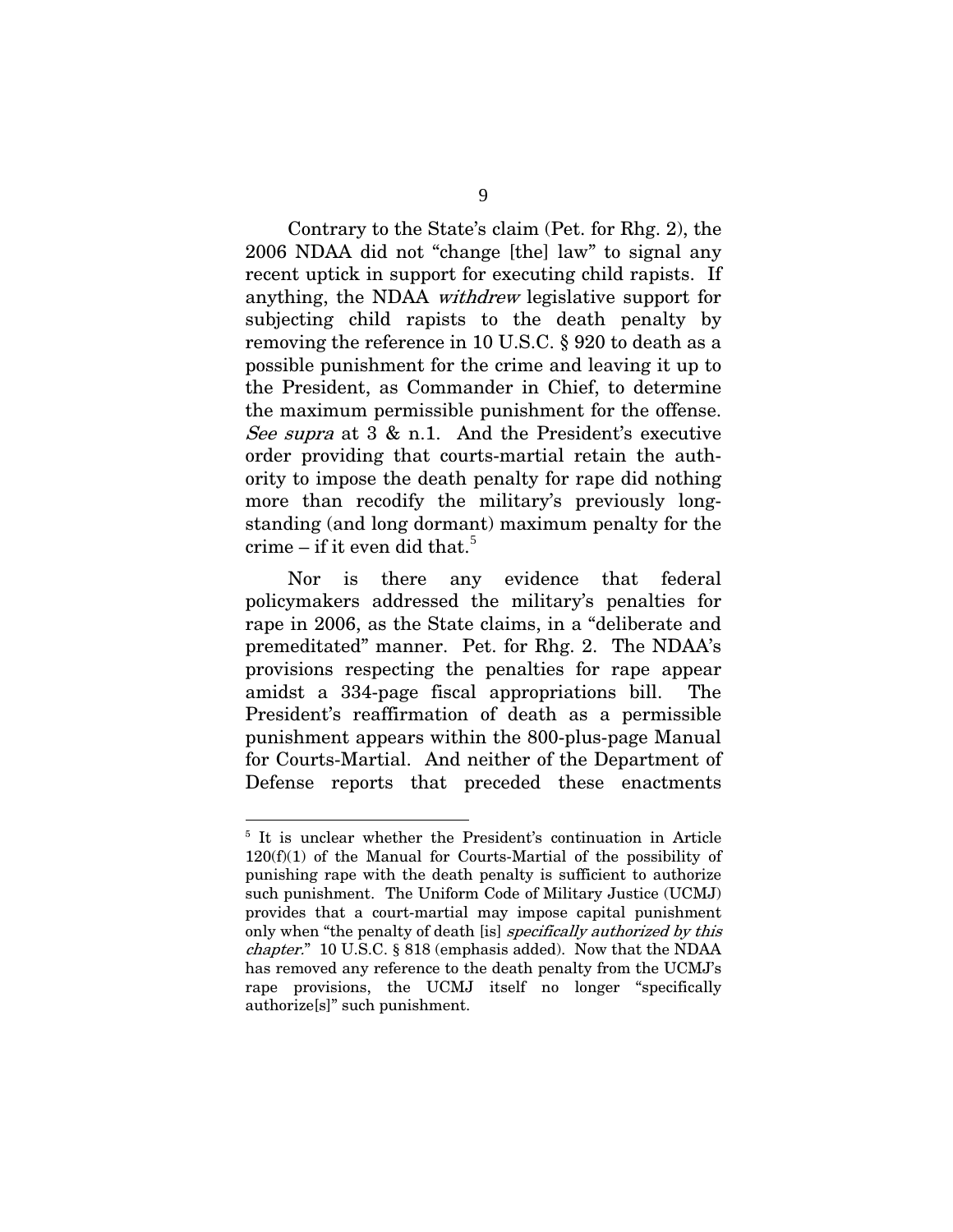mentions the penalty for child (or adult) rape in its executive summary. See DOD Report, supra, at 1-8; Dep't of Defense, Proposed Amendments to the UCMJ ("DOD Proposed Amendments"), at 4, available at http://www.dod.mil/dodgc/php/docs/HASCMeeting4210 5.pdf. The State trumpets that the initial report "attached Louisiana's statute as an appendix." Pet. for Rhg. 2. Yet that statement, while technically true, is seriously misleading: the report attached the complete sexual-offense laws of *all fifty states*, including the forty-seven that did not at the time authorize capital punishment for child rape. See DOD Report, supra, at 493-821. The appendix drew no special attention to Louisiana law.<sup>[6](#page-15-0)</sup>

 Lest there be any doubt that the NDAA and ensuing amendments to the Manual for Courts-Martial were non-events, neither the State, its amici, the Solicitor General, nor a single person in the White House or Congress mentioned military law while this case was under submission. If the NDAA had triggered a "change" in federal law to reflect a supposedly "evolving" "national consensus" in favor of executing child rapists (Pet. for Rhg. 2, 6-7), one would have

<span id="page-15-0"></span> $6$ <sup>6</sup> The State also says that the report transmitting the Department of Defense's proposed statutory changes to Congress "highlighted the capital child-rape provision" in the proposal. Pet. for Rhg. 2. There are two problems with this assertion. First, Congress did not enact the report's proposed statutory language, opting instead to leave to the President the decision whether to continue providing that rape was punishable by death. See supra at  $3 \&$ n.1. Second, the report did not even "highlight" the proposed legislative reauthorization of punishing rape with the death penalty. Rather, it simply recited without comment the language proposing to reaffirm that rape shall be punished by "death or such other punishment as a court-martial shall direct." DOD Proposed Amendments, supra, at 17, 21.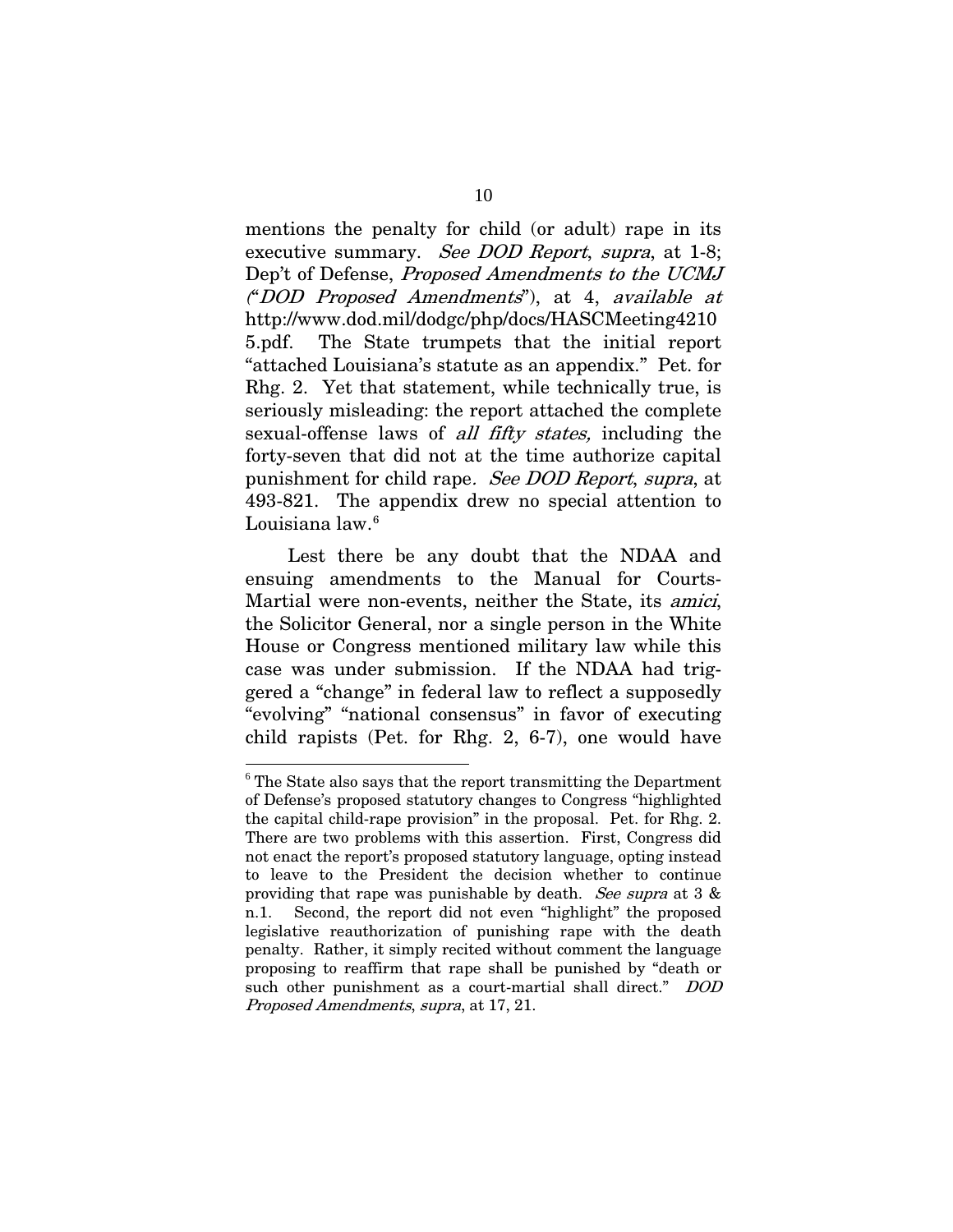expected at least someone in federal or state government to have been aware of it.

 3. Even if military law mattered in this case and if it evinced some modicum of public support for punishing child rape with the death penalty, those facts would still not undermine this Court's ultimate holding that Louisiana's law violates the Eighth Amendment. In counting the number of jurisdictions with statutes allowing capital punishment for child rape, this Court acknowledged "there may be disagreement over the statistics" concerning exactly how many jurisdictions have laws that would permit such punishment. *Kennedy*, 128 S. Ct. at 2652. The salient point was that only a small number of jurisdictions had statutes allowing capital punishment for child rape. Id. at 2657. Even if military law could be carved out of federal law to add one more jurisdiction to the tally on the State's side of the ledger, there still would be fewer jurisdictions authorizing the death penalty here than the eight jurisdictions in Enmund, 458 U.S. at 792, and the twenty in Roper v. Simmons, 543 U.S. 551, 564 (2005), and in Atkins v. Virginia, 536 U.S. 304, 313-16 (2002). This Court held in each of those cases that the Constitution precluded those highly unusual applications of the death penalty, and thus the Court properly did so here as well.

Furthermore, the *Kennedy* decision was "[b]ased both on consensus and [on this Court's] own independent judgment" that "the death penalty is not a proportional punishment for the rape of a child." Kennedy, 128 S. Ct. at 2650, 2664. In reaching the latter judgment, this Court relied upon its "precedents and [its] own understanding of the Constitution and the rights it secures" to conclude that "[a]s it relates to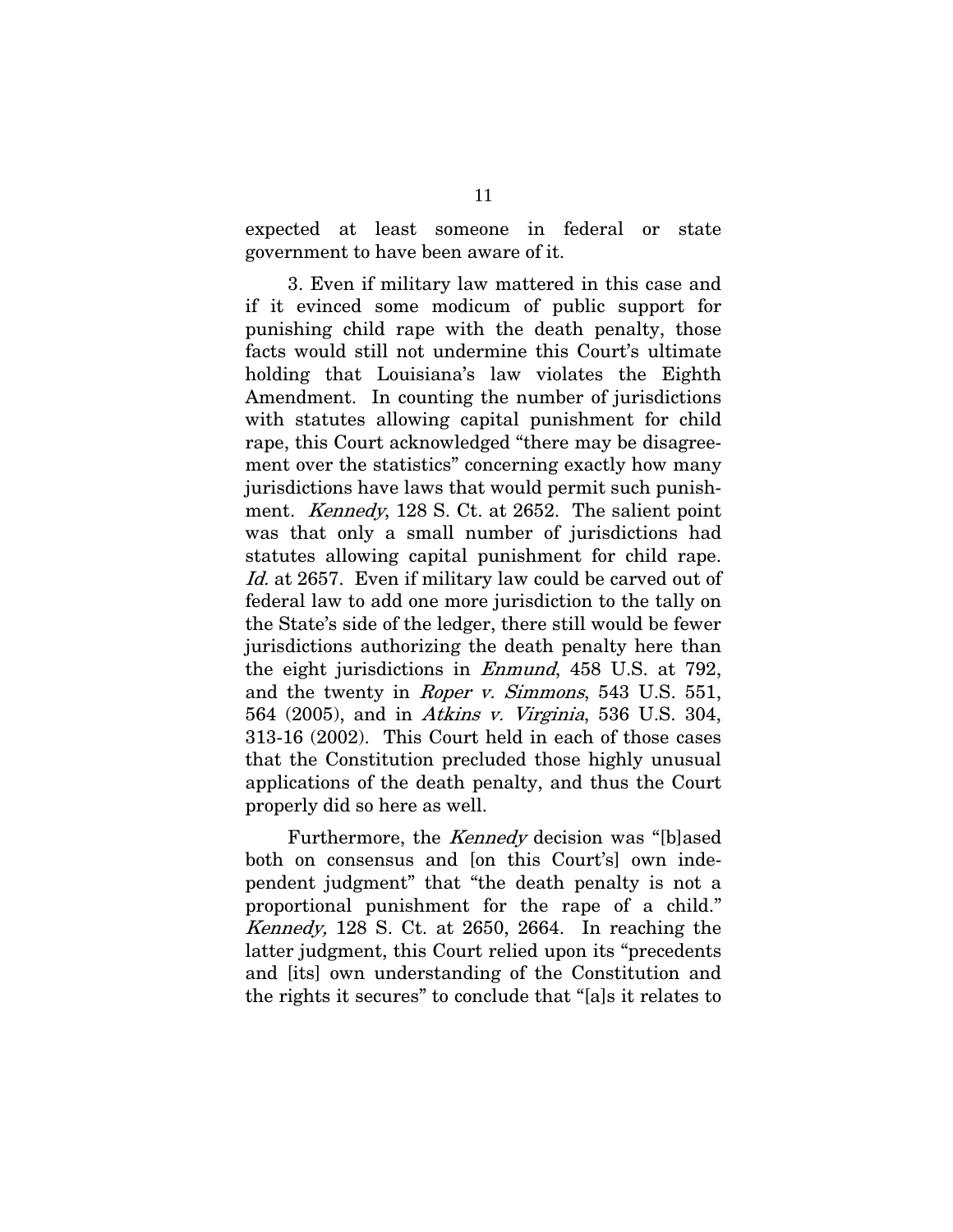crimes against individuals, . . . the death penalty should not be expanded to instances where the victim's life was not taken." Id. at 2658-59. Military law does not affect that careful analysis. And the State has provided no good reason to revisit it.

#### **CONCLUSION**

 For the foregoing reasons, this Court should deny the State's petition for rehearing.

Respectfully submitted.

Jelpi P. Picou G. Ben Cohen THE CAPITAL APPEALS PROJECT 636 Baronne Street New Orleans, LA 70113

Martin A. Stern Ravi Sinha ADAMS AND REESE LLP 4500 One Shell Square New Orleans, LA 70139

September 17, 2008

Jeffrey L. Fisher  *Counsel of Record*  Pamela S. Karlan STANFORD LAW SCHOOL SUPREME COURT LITIGATION CLINIC 559 Nathan Abbott Way Stanford, CA 94305 (650) 724-7081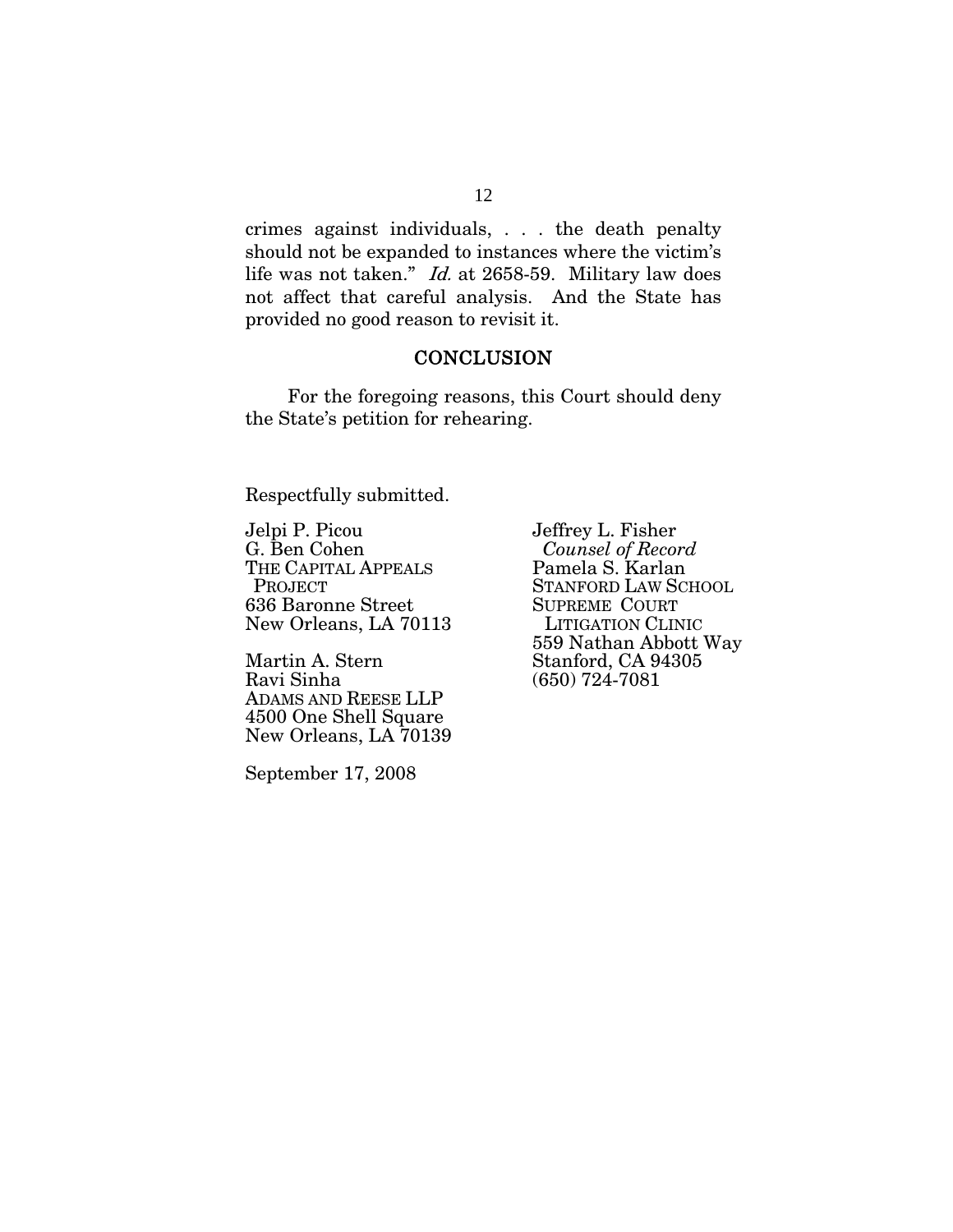## APPENDIX A

## Military Law Prior to October 1, 2007 (the effective date of the National Defense Authorization Act for Fiscal Year 2006)

Article 120 of the Uniform Code of Military Justice, 10 U.S.C. § 920, provided in part:

(a) Any person subject to this chapter who commits an act of sexual intercourse, by force and without consent, is guilty of rape and shall be punished by death or such other punishment as a court-martial may direct.

The Manual for Courts-Martial, Article 120 provided in part:

e. Maximum punishment.

 (1) Rape. Death or such other punishment as a court martial may direct.

The Manual for Courts-Martial, Rule 1004(c) provided in part:

(c) Aggravating factors. Death may be adjudged only if the members find, beyond a reasonable doubt, one or more of the following aggravating factors:

#### \* \* \*

(9) That, only in the case of a violation of Article 120:

(A) The victim was under the age of 12; or

(B) The accused maimed or attempted to kill the victim.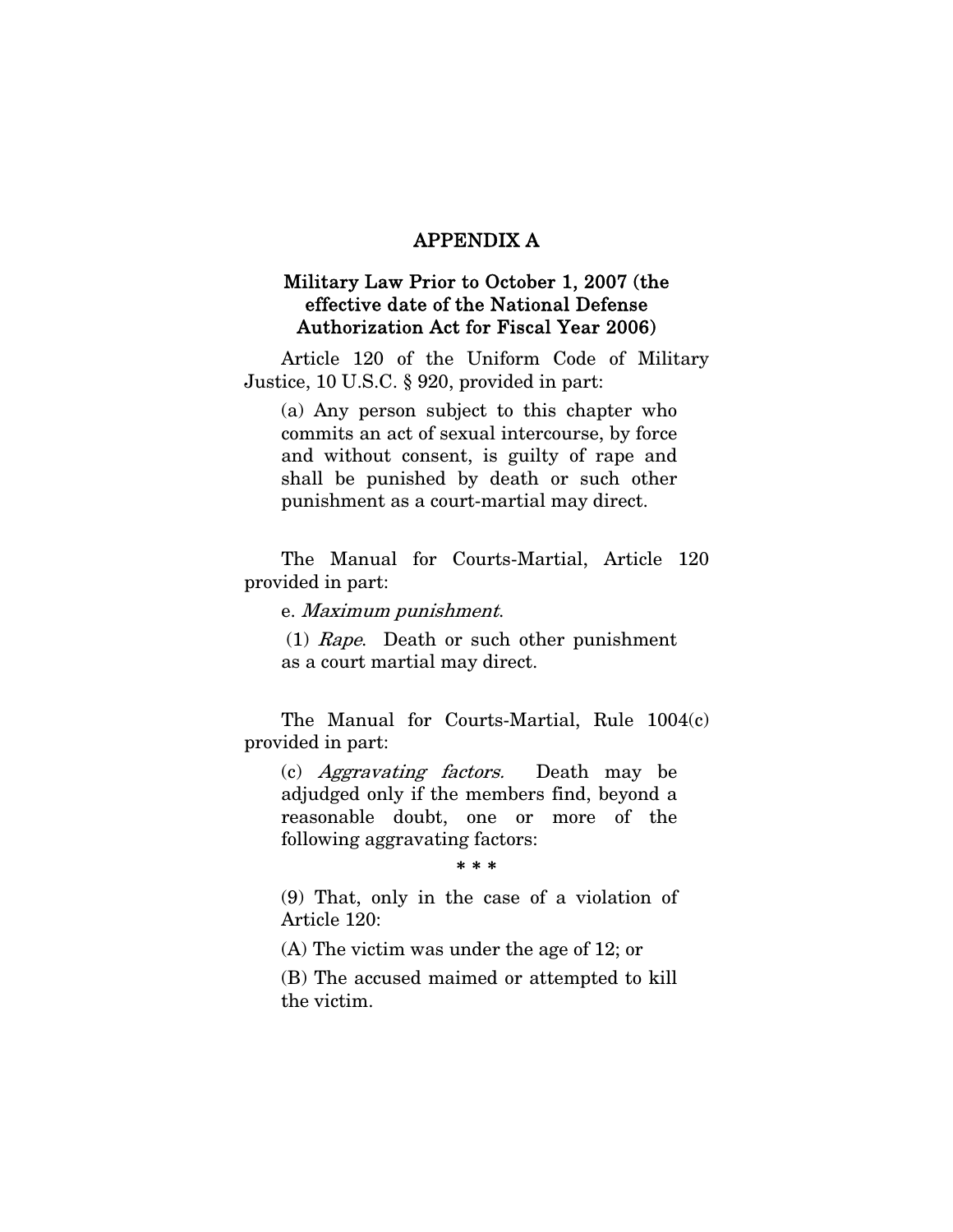### APPENDIX B

### Relevant Provisions of the National Defense Authorization Act for Fiscal Year 2006

Section 552 of the National Defense Authorization Act for Fiscal Year 2006, Pub. L. 109- 163, 119 Stat. 3136, states in relevant part:

SEC. 552. RAPE, SEXUAL ASSAULT, AND OTHER SEXUAL MISCONDUCT UNDER UNIFORM CODE OF MILITARY JUSTICE.

(a) REVISION TO UCMJ.--

(1) IN GENERAL.--Section 920 of title 10, United States Code (article 120 of the Uniform Code of Military Justice), is amended to read as follows:

"§ 920. Art. 120. Rape, sexual assault, and other sexual misconduct

"(a) RAPE.--Any person subject to this chapter who causes another person of any age to engage in a sexual act by--

" $(1)$  using force against that other person;

"(2) causing grievous bodily harm to any person;

"(3) threatening or placing that other person in fear that any person will be subjected to death, grievous bodily harm, or kidnaping;

"(4) rendering another person unconscious; or

"(5) administering to another person by force or threat of force, or without the knowledge or permission of that person, a drug, intoxicant, or other similar substance and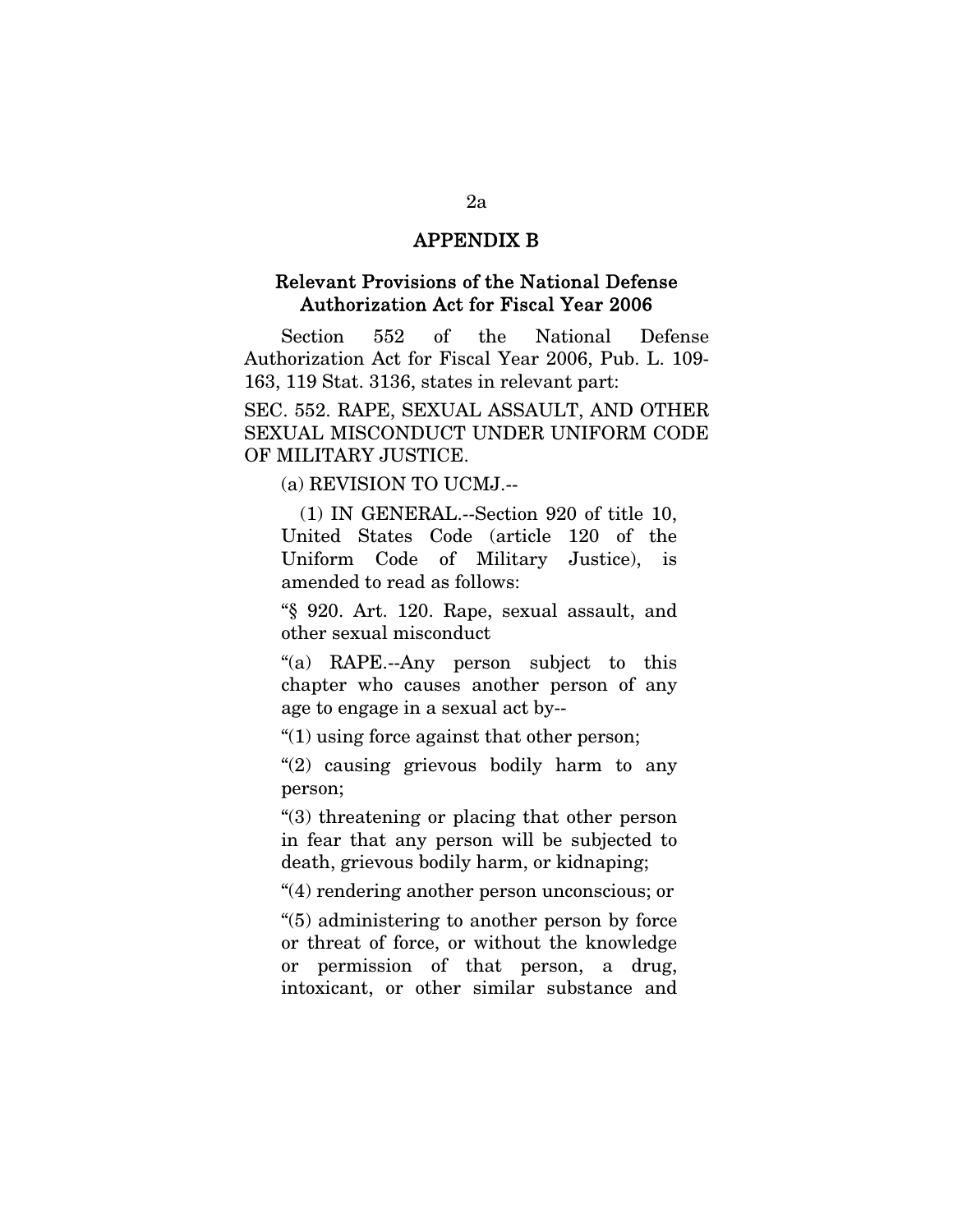thereby substantially impairs the ability of that other person to appraise or control conduct;

is guilty of rape and shall be punished as a court-martial may direct.

"(b) RAPE OF A CHILD.--Any person subject to this chapter who--

"(1) engages in a sexual act with a child who has not attained the age of 12 years; or

"(2) engages in a sexual act under the circumstances described in subsection (a) with a child who has attained the age of 12 years;

is guilty of rape of a child and shall be punished as a court-martial may direct.

#### \* \* \*

(b) INTERIM MAXIMUM PUNISHMENTS.-- Until the President otherwise provides pursuant to section 856 of title 10, United States Code (article 56 of the Uniform Code of Military Justice), the punishment which a court-martial may direct for an offense under section 920 of such title (article 120 of the Uniform Code of Military Justice), as amended by subsection (a), may not exceed the following limits:

(1) SUBSECTIONS (a) AND (b).--For an offense under subsection (a) (rape) or subsection (b) (rape of a child), death or such other punishment as a court-martial may direct.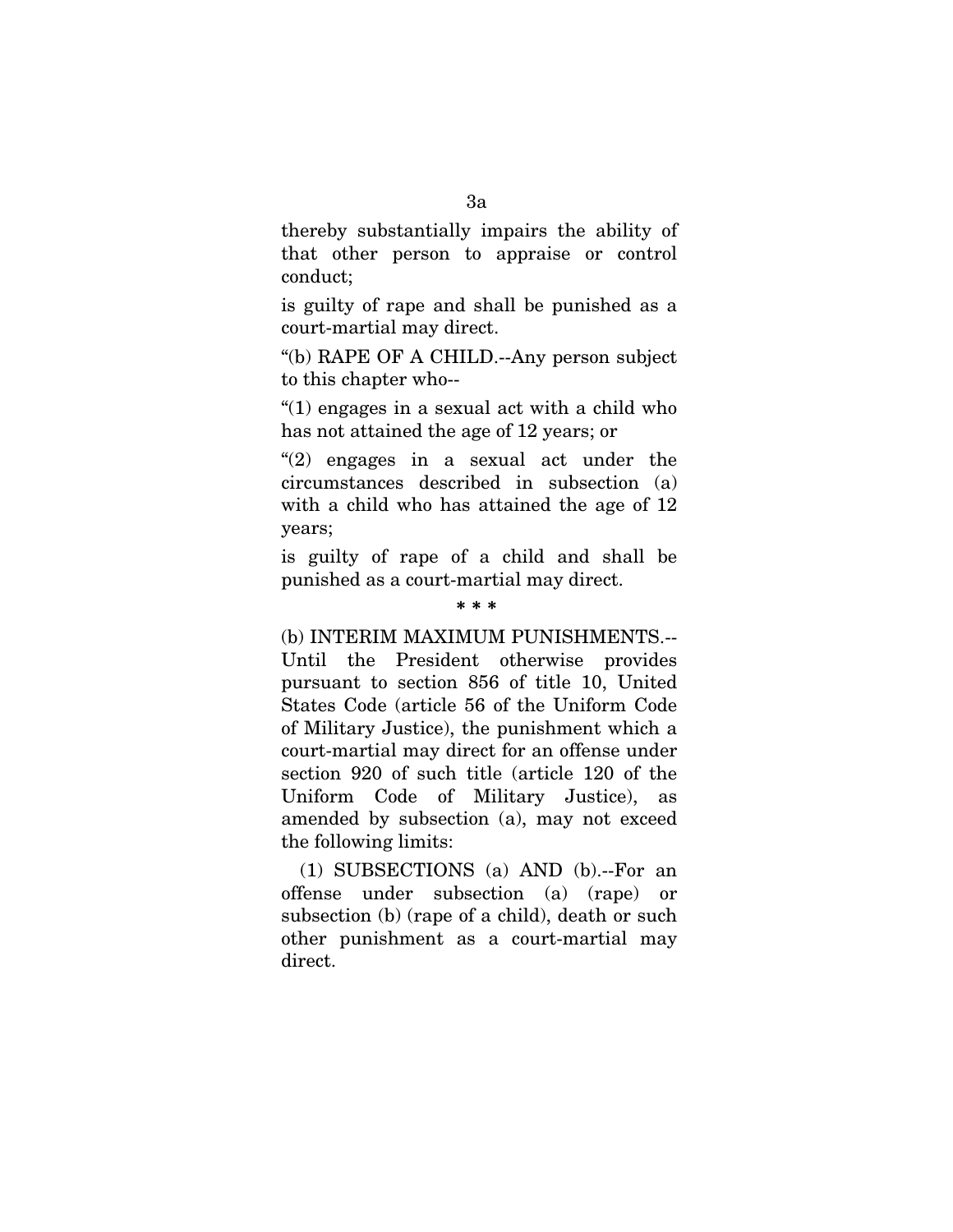## APPENDIX C

#### Current Military Law

Article 120 of the Uniform Code of Military Justice, 10 U.S.C. § 920, provides:

(a) Rape.--Any person subject to this chapter who causes another person of any age to engage in a sexual act by--

(1) using force against that other person;

 (2) causing grievous bodily harm to any person;

 (3) threatening or placing that other person in fear that any person will be subjected to death, grievous bodily harm, or kidnaping;

(4) rendering another person unconscious; or

 (5) administering to another person by force or threat of force, or without the knowledge or permission of that person, a drug, intoxicant, or other similar substance and thereby substantially impairs the ability of that other person to appraise or control conduct;

is guilty of rape and shall be punished as a court-martial may direct.

(b) Rape of a child.--Any person subject to this chapter who--

 (1) engages in a sexual act with a child who has not attained the age of 12 years; or

 (2) engages in a sexual act under the who has attained the age of 12 years;